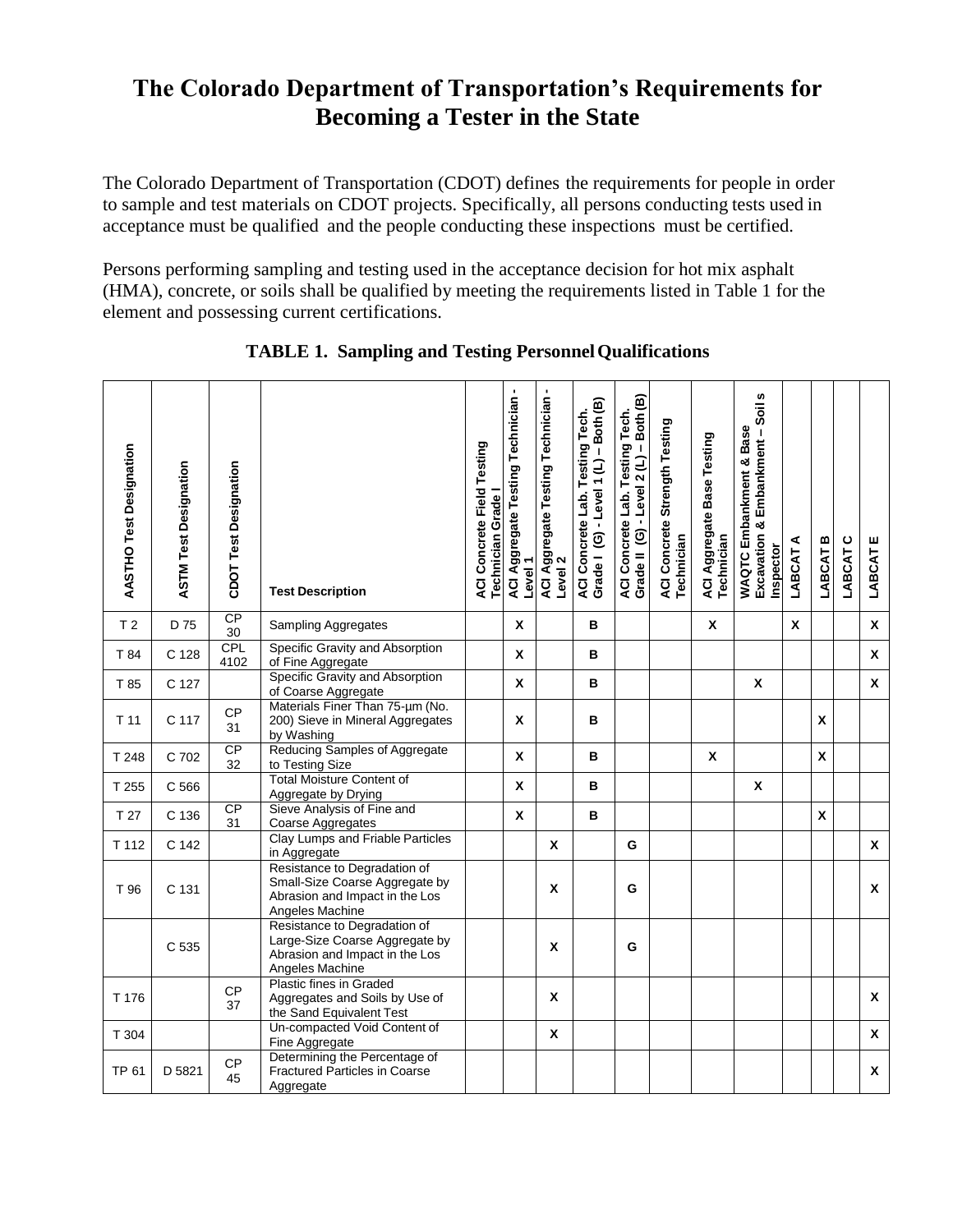# **TABLE 1. Sampling and Testing PersonnelQualifications (Continued)**

| AASTHO Test Designation | <b>ASTM Test Designation</b> | CDOT Test Designation | <b>Test Description</b>                                                                                                    | <b>ACI Concrete Field Testing</b><br>Technician Grade | ACI Aggregate Testing Technician -<br>Level <sub>1</sub> | <b>ACI Aggregate Testing Technician-</b><br>Level <sub>2</sub> | Grade I (G) - Level 1 (L) - Both (B)<br>ACI Concrete Lab. Testing Tech. | Grade II (G) - Level 2 (L) - Both (B)<br>ACI Concrete Lab. Testing Tech. | ACI Concrete Strength Testing<br>Technician | ACI Aggregate Base Testing<br>Technician | w<br>Soil<br>WAQTC Embankment & Base<br>Excavation & Embankment -<br>Inspector | ⋖<br>LABCAT        | LABCAT B | LABCAT C | LABCAT E |
|-------------------------|------------------------------|-----------------------|----------------------------------------------------------------------------------------------------------------------------|-------------------------------------------------------|----------------------------------------------------------|----------------------------------------------------------------|-------------------------------------------------------------------------|--------------------------------------------------------------------------|---------------------------------------------|------------------------------------------|--------------------------------------------------------------------------------|--------------------|----------|----------|----------|
| T 104                   |                              |                       | Soundness of Aggregates by<br>Freezing and Thawing                                                                         |                                                       |                                                          | X                                                              |                                                                         |                                                                          |                                             |                                          |                                                                                |                    |          |          | X        |
|                         | D 4791                       |                       | Flat Particles, Elongated<br>Particles, or Flat and Elongated<br>Particles in Coarse Aggregate                             |                                                       |                                                          | X                                                              |                                                                         |                                                                          |                                             |                                          |                                                                                |                    |          |          | X        |
| T 327                   |                              |                       | Resistance of Coarse Aggregate<br>to Degradation by Abrasion in the<br>Micro-Deval Apparatus                               |                                                       |                                                          |                                                                |                                                                         |                                                                          |                                             |                                          |                                                                                |                    |          |          | X        |
| T 166                   |                              | <b>CP</b><br>44       | <b>Bulk Specific Gravity of</b><br><b>Compacted Bituminous Mixtures</b><br><b>Using Saturated Surface-Dry</b><br>Specimens |                                                       |                                                          |                                                                |                                                                         |                                                                          |                                             |                                          |                                                                                |                    | X        |          |          |
| T 209                   |                              | CP<br>51              | <b>Theoretical Maximum Specific</b><br>Gravity and Density of<br><b>Bituminous Paving Mixtures</b>                         |                                                       |                                                          |                                                                |                                                                         |                                                                          |                                             |                                          |                                                                                |                    | X        |          |          |
|                         |                              | <b>CP</b><br>81       | In-Place Density of Bituminous<br>Mixes Using the Nuclear<br>Moisture-Density Gauge                                        |                                                       |                                                          |                                                                |                                                                         |                                                                          |                                             |                                          |                                                                                | X                  |          |          |          |
|                         | D 3665                       | CP<br>75              | Random sampling                                                                                                            |                                                       |                                                          |                                                                |                                                                         |                                                                          |                                             |                                          |                                                                                | X                  |          |          |          |
| T 168                   |                              | CP<br>41              | Sampling Hot Mix Asphalt                                                                                                   |                                                       |                                                          |                                                                |                                                                         |                                                                          |                                             |                                          |                                                                                | $\pmb{\chi}$       |          |          |          |
| T 248                   |                              | CP<br>55              | Splitting Hot Mix Asphalt                                                                                                  |                                                       |                                                          |                                                                |                                                                         |                                                                          |                                             |                                          |                                                                                | $\pmb{\mathsf{x}}$ |          |          |          |
| T 287                   |                              | CP<br>85              | Asphalt Content by Nuclear<br>Method                                                                                       |                                                       |                                                          |                                                                |                                                                         |                                                                          |                                             |                                          |                                                                                |                    | X        |          |          |
| T 308                   |                              | <b>CPL</b><br>5120    | Asphalt Content by Ignition<br>Method                                                                                      |                                                       |                                                          |                                                                |                                                                         |                                                                          |                                             |                                          |                                                                                |                    | X        |          |          |
| T 312                   |                              |                       | Superpave Gyratory Compactor                                                                                               |                                                       |                                                          |                                                                |                                                                         |                                                                          |                                             |                                          |                                                                                |                    |          | X        |          |
| T 246                   |                              | <b>CPL</b><br>5106    | <b>Hveem Stability</b>                                                                                                     |                                                       |                                                          |                                                                |                                                                         |                                                                          |                                             |                                          |                                                                                |                    |          | X        |          |
| T 283                   |                              | <b>CPL</b><br>5109    | Resistance to Moisture Induced<br>Damage                                                                                   |                                                       |                                                          |                                                                |                                                                         |                                                                          |                                             |                                          |                                                                                |                    |          | X        |          |
|                         | C 1231                       |                       | <b>Unbonded Caps for Concrete</b><br>Cylinders                                                                             |                                                       |                                                          |                                                                | в                                                                       |                                                                          | X                                           |                                          |                                                                                |                    |          |          |          |
|                         | C 39                         |                       | Compressive Strength of<br><b>Cylindrical Concrete Specimens</b>                                                           |                                                       |                                                          |                                                                | в                                                                       |                                                                          | X                                           |                                          |                                                                                |                    |          |          |          |
|                         | C 617                        |                       | <b>Capping Cylindrical Concrete</b><br>Specimens                                                                           |                                                       |                                                          |                                                                | в                                                                       |                                                                          | X                                           |                                          |                                                                                |                    |          |          |          |
|                         | C 1064                       |                       | <b>Temperature of Freshly Mixed</b><br>Hydraulic-Cement Concrete                                                           | X                                                     |                                                          |                                                                |                                                                         |                                                                          |                                             |                                          |                                                                                |                    |          |          |          |
|                         | C 172                        |                       | <b>Sampling Freshly Mixed</b><br>Concrete                                                                                  | X                                                     |                                                          |                                                                |                                                                         |                                                                          |                                             |                                          |                                                                                |                    |          |          |          |
|                         | C 143                        |                       | Slump of Hydraulic-Cement<br>Concrete                                                                                      | X                                                     |                                                          |                                                                |                                                                         |                                                                          |                                             |                                          |                                                                                |                    |          |          |          |
|                         | C 138                        |                       | Density, Yield and Air Content<br>(Gravimetric) of Concrete                                                                | $\pmb{\mathsf{X}}$                                    |                                                          |                                                                |                                                                         |                                                                          |                                             |                                          |                                                                                |                    |          |          |          |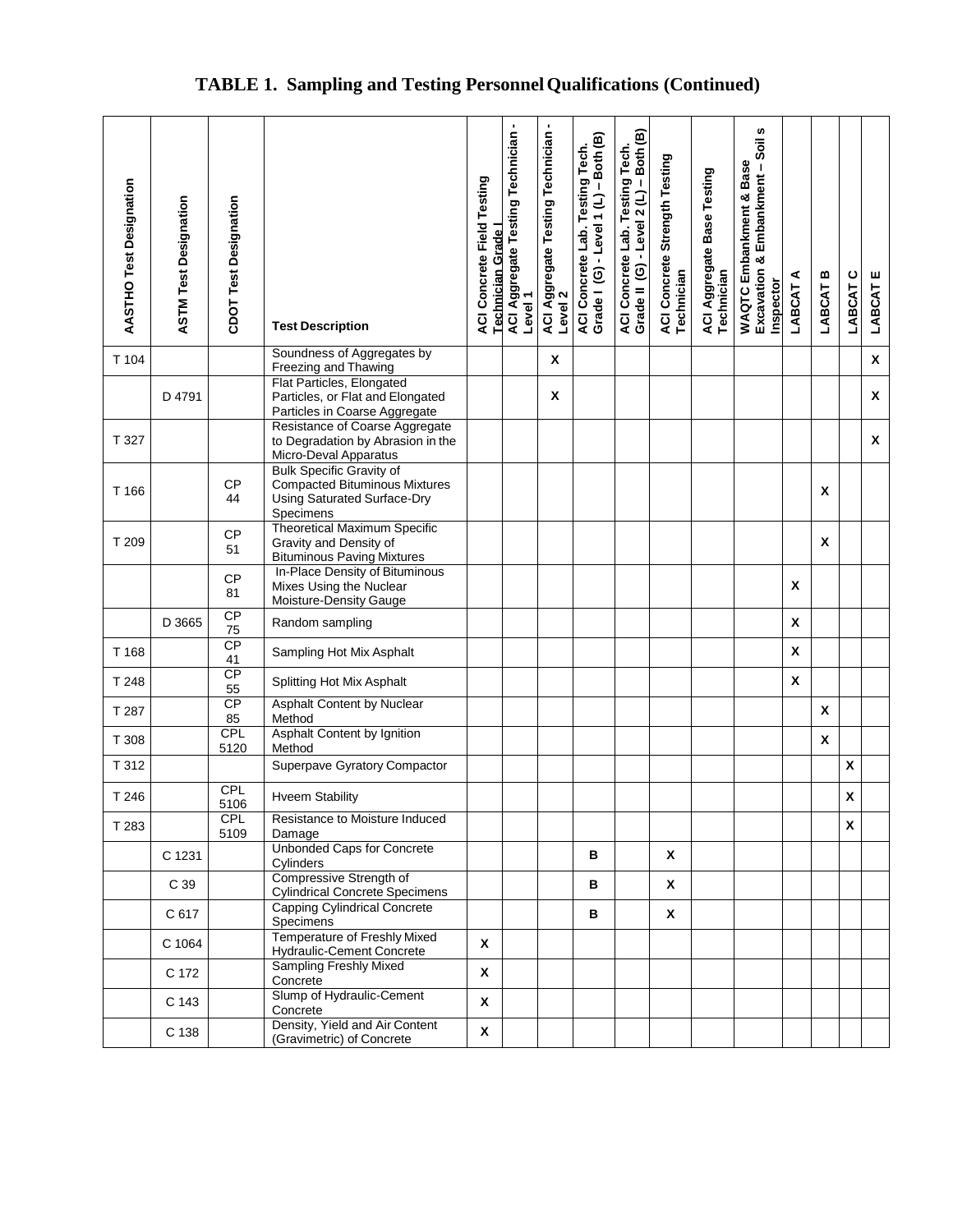| <b>AASTHO Test Designation</b> | <b>ASTM Test Designation</b> | CDOT Test Designation | <b>Test Description</b>                                                                                       | ACI Concrete Field Testing<br>Technician Grade | ٠<br>ACI Aggregate Testing Technician<br>Level 1 | $\blacksquare$<br>ACI Aggregate Testing Technician<br>Level 2 | Grade I (G) - Level 1 (L) - Both (B)<br>ACI Concrete Lab. Testing Tech. | Grade II (G) - Level 2 (L) - Both (B)<br>ACI Concrete Lab. Testing Tech. | ACI Concrete Strength<br><b>Testing Technician</b> | ACI Aggregate Base Testing<br>Technician | w<br>$rac{1}{2}$<br><b>WAQTC Embankment &amp; Base</b><br>Excavation & Embankment -<br>Inspector | LABCAT A | LABCAT B | ပ<br>LABCAT | ш<br><b>LABCAT</b> |
|--------------------------------|------------------------------|-----------------------|---------------------------------------------------------------------------------------------------------------|------------------------------------------------|--------------------------------------------------|---------------------------------------------------------------|-------------------------------------------------------------------------|--------------------------------------------------------------------------|----------------------------------------------------|------------------------------------------|--------------------------------------------------------------------------------------------------|----------|----------|-------------|--------------------|
|                                | C 231                        |                       | Air Content of Freshly Mixed<br>Concrete by Pressure Method                                                   | X                                              |                                                  |                                                               |                                                                         |                                                                          |                                                    |                                          |                                                                                                  |          |          |             |                    |
|                                | C 31                         |                       | Making and Curing Concrete Test<br>Specimens in the Field                                                     | $\pmb{\chi}$                                   |                                                  |                                                               |                                                                         |                                                                          |                                                    |                                          |                                                                                                  |          |          |             |                    |
|                                | C <sub>42</sub>              |                       | Obtaining and Testing Drilled<br>Cores and Sawed Beams                                                        |                                                |                                                  |                                                               |                                                                         | B                                                                        |                                                    |                                          |                                                                                                  |          |          |             |                    |
|                                | C 78                         |                       | <b>Flexural Strength of Concrete</b><br>(Using Simple Method with Third-<br>Point Loading)                    |                                                |                                                  |                                                               | L                                                                       | G                                                                        | X                                                  |                                          |                                                                                                  |          |          |             |                    |
| T 224                          |                              | CP-<br>23             | Correction for Coarse Particles in<br>the Soil Compaction Test                                                |                                                |                                                  |                                                               |                                                                         |                                                                          |                                                    |                                          | X                                                                                                |          |          |             |                    |
| T 310                          |                              | <b>CP</b><br>80       | In-Place Density and Moisture<br>Content of Soil and Soil-<br>Aggregate by Nuclear Methods<br>(Shallow Depth) |                                                |                                                  |                                                               |                                                                         |                                                                          |                                                    |                                          | X                                                                                                |          |          |             |                    |
| T 89                           |                              |                       | Determining the Liquid Limits of<br>Soils                                                                     |                                                |                                                  |                                                               |                                                                         |                                                                          |                                                    | X                                        | X                                                                                                |          |          |             |                    |
| T 90                           |                              |                       | Determining the Plastic Limit and<br>Plasticity Index of Soils                                                |                                                |                                                  |                                                               |                                                                         |                                                                          |                                                    | X                                        | X                                                                                                |          |          |             |                    |
| T 99<br>T 180                  |                              |                       | Moisture Density Relations of<br>Soils                                                                        |                                                |                                                  |                                                               |                                                                         |                                                                          |                                                    | X                                        | X                                                                                                |          |          |             |                    |

New testers not qualified may conduct tests on CDOT projects under the direct, day- to-day, supervision of person that is qualified to conduct those tests. The qualified supervisor shall train the new tester, if needed, and then confirm in writing that this person is capable of performing the tests in accordance with the standards. The close day-to-day supervision shall continue until the new tester is qualified.

## **Asphalt:**

The asphalt certification process for testers on CDOT projects is administered through the Colorado Asphalt Pavement Association (CAPA) for the following categories:

- Level A- Laydown
- Level B- Asphalt Plant Materials Control
- Level C- Mixture Volumetrics and Stability
- Level E-Aggregates

The training schedule and registration along with more information about CAPA can be found by clicking on the link. <http://co-asphalt.com/education/certification.htm>